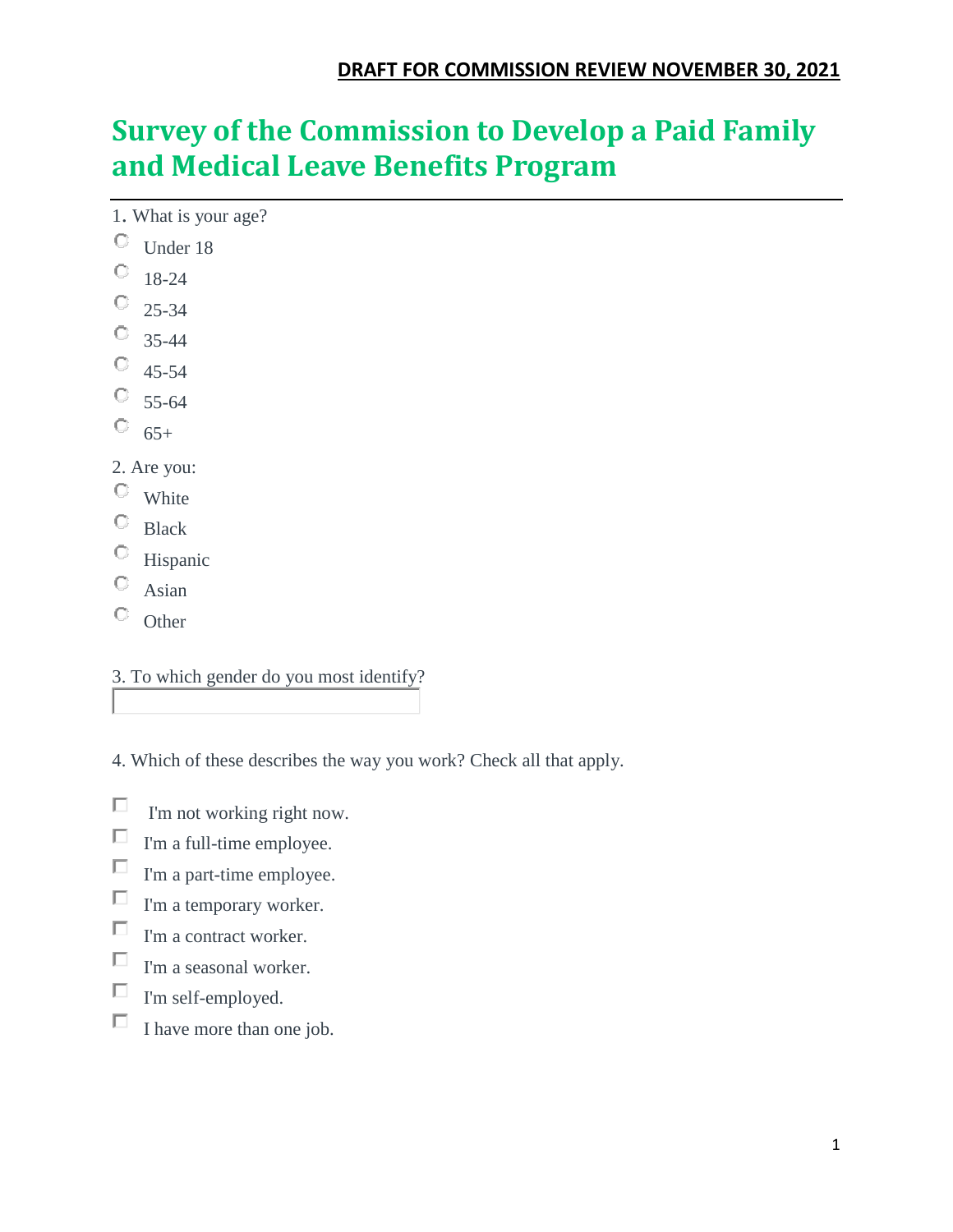### **DRAFT FOR COMMISSION REVIEW NOVEMBER 30, 2021**

- 5. What were your earnings from working in 2020? *[Include unearned income??]*
- O Under \$20,000
- O \$20,000 - \$29,999
- О. \$30,000 - \$39,999
- $\mathbb{C}^-$ \$40,000 - \$49,999
- $\mathbb{C}^-$ \$50,000 - \$59,999
- O. \$60,000 - \$69,999
- О. \$70,000 - \$79,999
- О. \$80,000 - \$89,999
- О. \$90,000 - \$99,999
- \$100,000 or More 0.

6. When earning money from jobs, what is your average weekly wage? *[Is this meant to reflect pre-tax wages or take-home wages?]*

- O Below \$500
- O Between \$500 and \$750
- O Between \$750 and \$1000
- 0. Between \$1000 and \$1250
- О Between \$1250 and \$1500
- О More than \$1500

*[Add questions about household income or how many earners in the household??]*

- 7. Which of these life events have you dealt with? Check all that apply.
- $\Box$ A close family member has been sick or injured, and I've had to take care of them.
- П A close family member is in the military and has been deployed overseas.
- П A close family member in the military has been injured or killed during their service.
- П I've had an accident or a serious injury.
- П I've had surgery or some other medical procedure that I had to recover from.
- П I've been so sick, for more than a few days, that it has been difficult to function.
- П I've donated an internal organ.
- П I've given birth.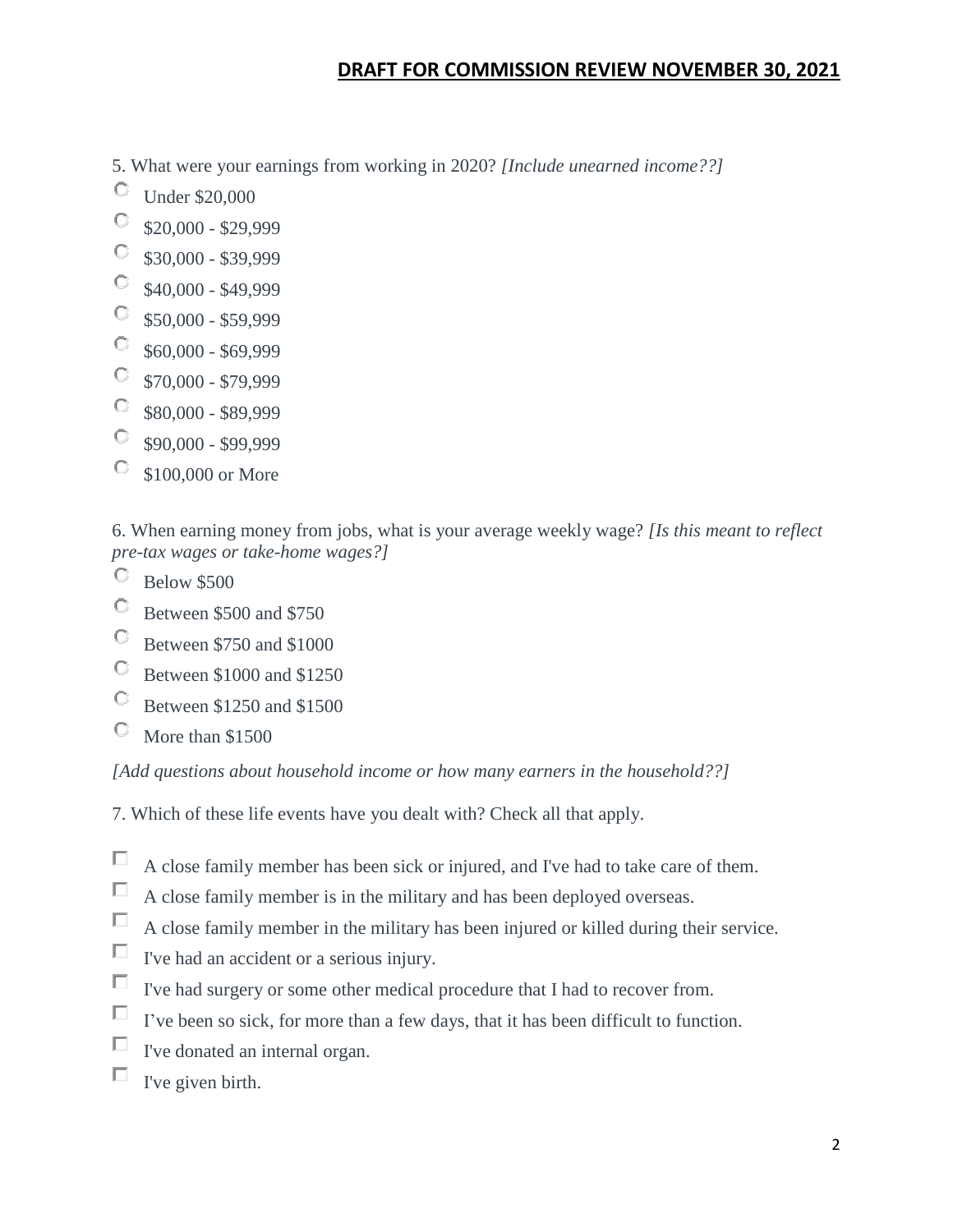# **DRAFT FOR COMMISSION REVIEW NOVEMBER 30, 2021**

- $\Box$  I've lost a pregnancy.
- П I've become a parent because my spouse/partner/co-parent has given birth.
- П I've adopted a child.

П. I've been a foster parent.

8. Thinking about those life events you've had, which of these describes how you handled them? Check all that apply. For example, you might check several if you've experienced more than one of these life events.

П I didn't take time away from work. I was able to address the life event and continue to work successfully.

П I didn't take time away from work because I wasn't working.

П I didn't take time away from work. It would have been helpful to take time away from work, but I couldn't because I needed to get paid.

 $\Box$  I took time away from work, but not as much as I really needed. I went back to work because I needed to get paid.

П I was able to take all the time away from work that I needed, and I was paid for that time.

П. I was able to take all the time away from work that I needed. It was unpaid but I could afford to take some unpaid time.

9. Tell us more, if you're comfortable doing that.

| _____<br>. .                    |
|---------------------------------|
| $\sim$                          |
| $\sim$<br>_____<br>___<br>_____ |

10. Which of these life events are things you might have to deal with in the next two years? Check all that apply.

- П. I'll have to take care of a close family member who is sick.
- П A close family member in the military may be deployed overseas.
- $\Box$ I'll need surgery or some other medical procedure that I will need to recover from.
- П I'll donate an internal organ.
- $\Box$ I'll give birth.
- П I'll become a parent because my spouse/partner/co-parent will give birth.
- П I intend to adopt a child.
- П I intend to be a foster parent.